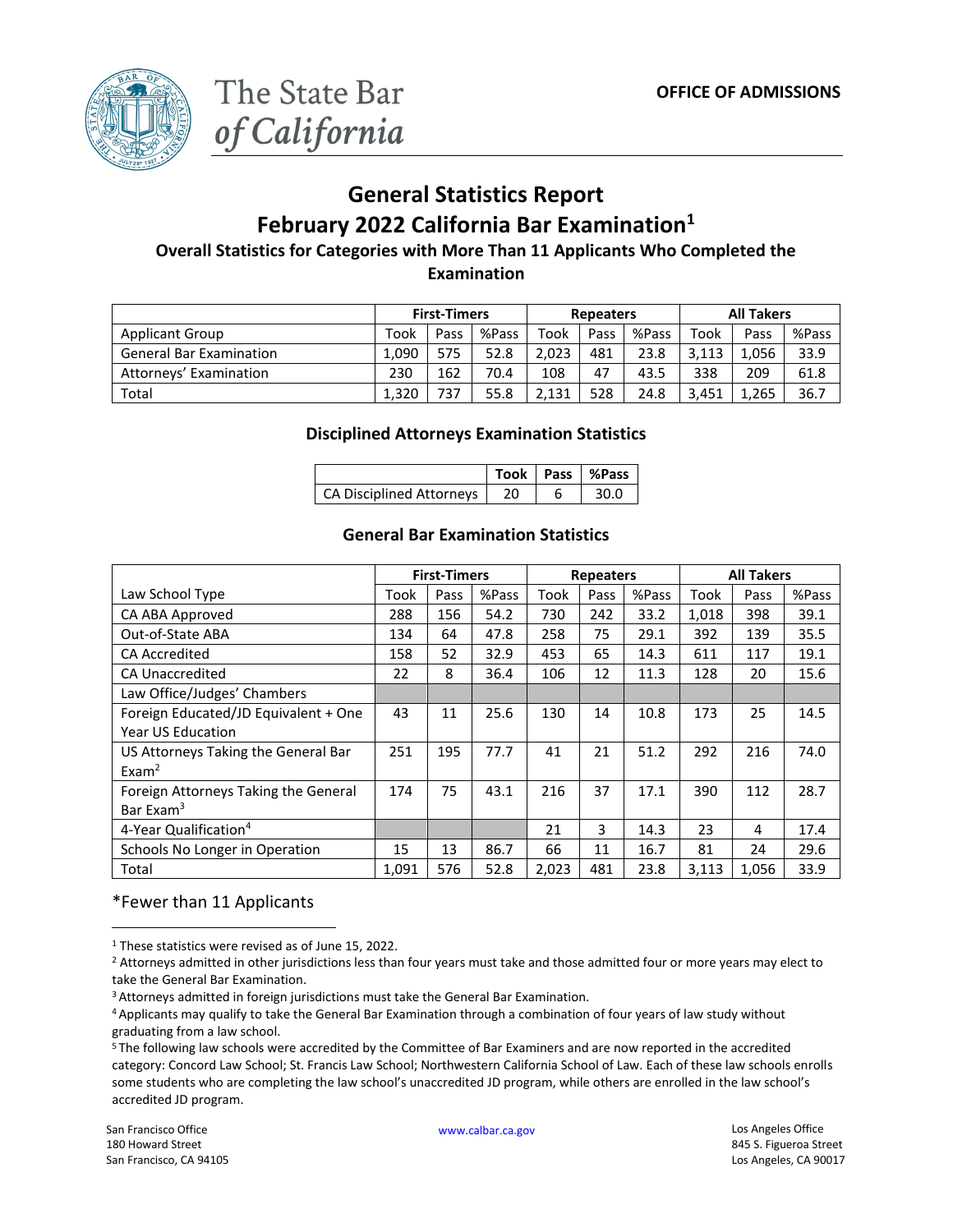General Statistics Report – February 2022 California Bar Examination Page 2

## **February 2022 California Bar Examination**

| Number of Applicants Completing the Examination & Percent Passing by Racial/Ethnic Group |
|------------------------------------------------------------------------------------------|
| <b>General Bar Examination First-Time Takers Only<sup>5</sup></b>                        |

|                      | White |       |      | <b>Black</b> |      | Hispanic |      | Asian |      | Other* | Decline to |        |
|----------------------|-------|-------|------|--------------|------|----------|------|-------|------|--------|------------|--------|
| School Type          |       |       |      |              |      |          |      |       |      |        |            | Answer |
|                      | Took  | %Pass | Took | %Pass        | Took | %Pass    | Took | %Pass | Took | %Pass  | Took       | %Pass  |
| CA ABA               | 125   | 64.0  | 14   | 28.6         | 33   | 39.4     | 30   | 50.0  | 73   | 50.7   | 12         | 50.0   |
| Approved             |       |       |      |              |      |          |      |       |      |        |            |        |
| Out-of-State         | 46    | 67.4  | 16   | 6.3          | 20   | 45.0     | 26   | 53.8  | 21   | 33.3   |            |        |
| ABA                  |       |       |      |              |      |          |      |       |      |        |            |        |
| <b>CA Accredited</b> | 51    | 49.0  | 14   | 21.4         | 44   | 27.3     | 13   | 15.4  | 29   | 17.2   |            |        |
| <b>CA</b>            |       |       |      |              |      |          |      |       |      |        |            |        |
| Unaccredited         |       |       |      |              |      |          |      |       |      |        |            |        |
| Other                | 195   | 70.3  | 33   | 36.4         | 35   | 25.7     | 150  | 56.7  | 63   | 68.3   | 12         | 83.3   |
| Total                | 425   | 65.4  | 79   | 25.3         | 137  | 32.1     | 224  | 52.7  | 188  | 48.9   | 37         | 62.2   |

#### **Number of Takers and Percent Passing by Racial/Ethnic Group: Repeaters**

|                      | White |       | <b>Black</b> |       |      | Hispanic | Asian |       |      | Other* | Decline to |        |
|----------------------|-------|-------|--------------|-------|------|----------|-------|-------|------|--------|------------|--------|
| School Type          |       |       |              |       |      |          |       |       |      |        |            | Answer |
|                      | Took  | %Pass | Took         | %Pass | Took | %Pass    | Took  | %Pass | Took | %Pass  | Took       | %Pass  |
| CA ABA               | 217   | 38.7  | 60           | 23.3  | 144  | 31.9     | 124   | 26.6  | 164  | 33.5   | 21         | 47.6   |
| Approved             |       |       |              |       |      |          |       |       |      |        |            |        |
| Out-of-State         | 70    | 37.1  | 36           | 22.2  | 32   | 34.4     | 56    | 19.6  | 56   | 30.4   |            |        |
| ABA                  |       |       |              |       |      |          |       |       |      |        |            |        |
| <b>CA Accredited</b> | 147   | 17.0  | 58           | 5.2   | 113  | 11.5     | 51    | 11.8  | 75   | 18.7   |            |        |
| CA                   | 36    | 5.6   | 11           | 0.0   | 33   | 18.2     | 23    | 13.0  |      |        |            |        |
| Unaccredited         |       |       |              |       |      |          |       |       |      |        |            |        |
| Other                | 134   | 23.1  | 47           | 10.6  | 67   | 19.4     | 165   | 17.0  | 53   | 17.0   |            |        |
| Total                | 604   | 27.8  | 212          | 14.2  | 389  | 22.9     | 419   | 19.3  | 352  | 27.3   | 47         | 36.2   |

\*Includes racial/ethnic groups American Indian, Native Hawaiian, other and more than one racial/ethnic group.

#### **Number of First-Time Takers and Repeaters by Gender\*\***

|                        | <b>First-Timers</b> |              |      |         |      |       | <b>Repeaters</b> |              |       |         |      |       |  |
|------------------------|---------------------|--------------|------|---------|------|-------|------------------|--------------|-------|---------|------|-------|--|
| School Type            |                     | <b>Males</b> |      | Females |      | Other |                  | <b>Males</b> |       | Females |      | Other |  |
|                        | Took                | %Pass        | Took | %Pass   | Took | %Pass | Took             | %Pass        | Took  | %Pass   | Took | %Pass |  |
| CA ABA                 | 140                 | 60.0         | 139  | 47.5    |      |       | 300              | 34.7         | 422   | 31.3    |      |       |  |
| Approved               |                     |              |      |         |      |       |                  |              |       |         |      |       |  |
| Out-of-State ABA       | 67                  | 49.3         | 65   | 44.6    |      |       | 117              | 34.2         | 134   | 23.9    |      |       |  |
| <b>CA Accredited</b>   | 61                  | 36.1         | 92   | 28.3    |      |       | 200              | 17.0         | 249   | 11.6    |      |       |  |
| <b>CA Unaccredited</b> | 15                  | 46.7         |      |         |      |       | 57               | 10.5         | 50    | 12.0    |      |       |  |
| Other                  | 226                 | 65.5         | 260  | 56.2    |      |       | 195              | 20.0         | 277   | 17.3    |      |       |  |
| Total                  | 509                 | 57.8         | 564  | 47.5    | 2    | 50.0  | 869              | 25.7         | 1,132 | 21.8    | 6    | 33.3  |  |

\*\*Number are for those reporting gender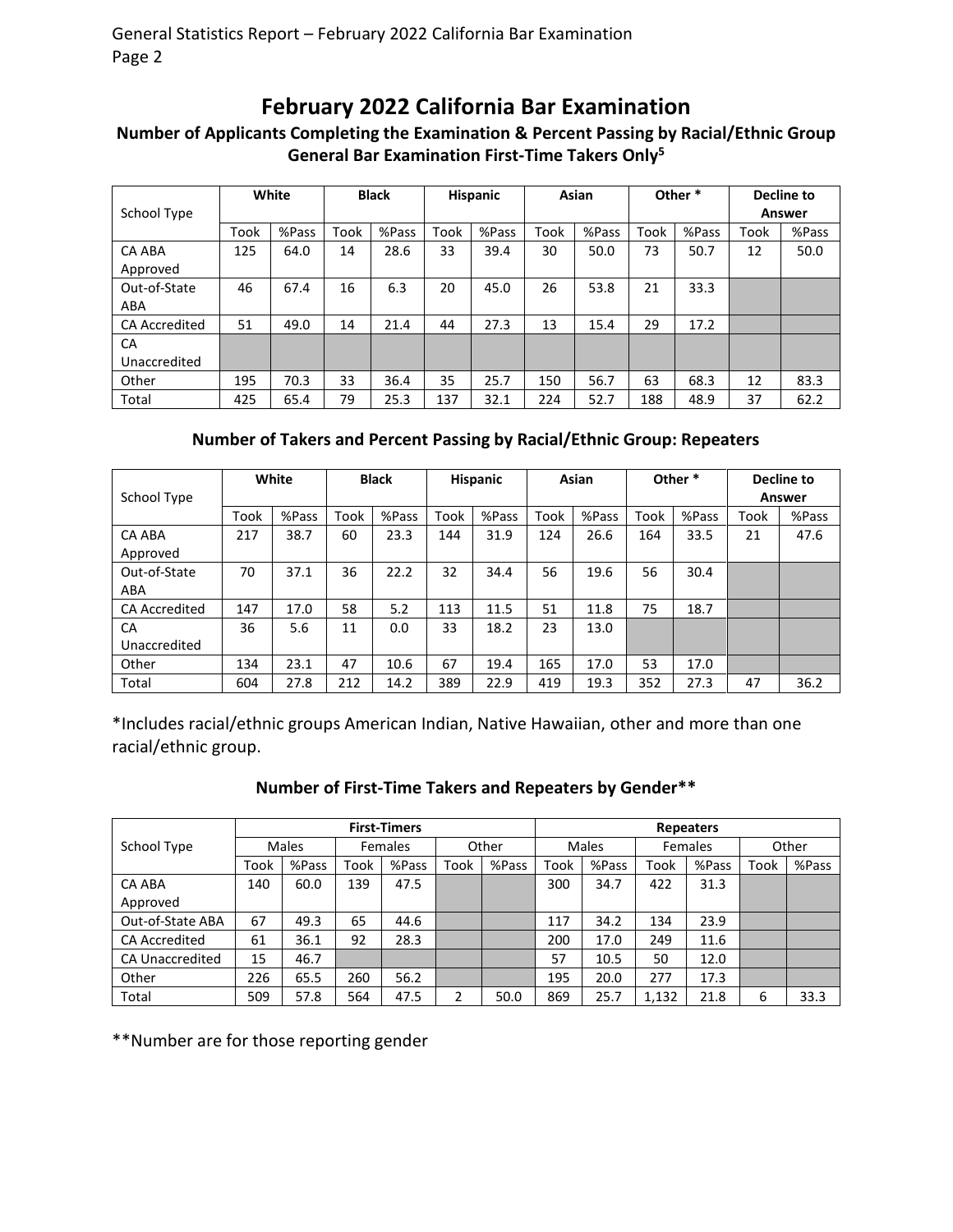## **February 2022 California Bar Examination**

### **Number of First-Timers and Repeaters Taking and Passing and the Percent Passing: California ABA Approved Law Schools with 11 or More Takers**

|                                             |      | <b>FIRST-TIMERS</b> |       |      | <b>REPEATERS</b> |       |  |
|---------------------------------------------|------|---------------------|-------|------|------------------|-------|--|
| LAW SCHOOL                                  | тоок | <b>PASS</b>         | %PASS | тоок | <b>PASS</b>      | %PASS |  |
| CALIFORNIA WESTERN SCHOOL OF LAW            | 61   | 30                  | 49    | 66   | 16               | 24    |  |
| CHAPMAN UNIVERSITY SCHOOL OF LAW            |      |                     |       | 39   | 16               | 41    |  |
| <b>GOLDEN GATE UNIVERSITY SCHOOL OF LAW</b> | 29   | 7                   | 24    | 102  | 23               | 23    |  |
| LOYOLA LAW SCHOOL - LOS ANGELES             | 16   | 13                  | 81    | 52   | 19               | 37    |  |
| PEPPERDINE UNIVERSITY                       |      |                     |       | 22   | 8                | 36    |  |
| SANTA CLARA UNIVERSITY SCHOOL OF LAW        | 23   | 14                  | 61    | 71   | 25               | 35    |  |
| SOUTHWESTERN LAW SCHOOL                     | 17   | 8                   | 47    | 59   | 25               | 42    |  |
| STANFORD LAW SCHOOL                         |      |                     |       |      |                  |       |  |
| UNIVERSITY OF CALIFORNIA - BERKELEY         |      |                     |       |      |                  |       |  |
| UNIVERSITY OF CALIFORNIA - DAVIS            |      |                     |       | 30   | 9                | 30    |  |
| UNIVERSITY OF CALIFORNIA - HASTINGS         | 22   | 11                  | 50    | 54   | 25               | 46    |  |
| UNIVERSITY OF CALIFORNIA - IRVINE           |      |                     |       | 21   | 11               | 52    |  |
| UNIVERSITY OF CALIFORNIA - LOS ANGELES      | 11   | 6                   | 55    | 11   | 8                | 73    |  |
| UNIVERSITY OF PACIFIC MCGEORGE SOL          | 24   | 17                  | 71    | 46   | 14               | 30    |  |
| UNIVERSITY OF SAN DIFGO SCHOOL OF LAW       | 11   | 6                   | 55    | 42   | 19               | 45    |  |
| UNIVERSITY OF SAN FRANCISCO SCHOOL OF LAW   |      |                     |       | 53   | 7                | 13    |  |
| UNIVERSITY OF SOUTHERN CALIFORNIA GOULD SOL |      |                     |       |      |                  |       |  |
| WESTERN STATE COLLEGE OF LAW WESTCLIFF UNIV | 19   | 7                   | 37    | 41   | $\mathcal{P}$    | 5     |  |
| <b>TOTAL</b>                                | 288  | 156                 | 54    | 730  | 242              | 33    |  |

### **Number of First-Timers and Repeaters Taking and Passing and the Percent Passing: Out-of-State ABA Law Schools with 11 or More Takers**

|                                                |      | <b>FIRST-TIMERS</b> |       | <b>REPEATERS</b> |             |       |  |
|------------------------------------------------|------|---------------------|-------|------------------|-------------|-------|--|
| LAW SCHOOL                                     | тоок | <b>PASS</b>         | %PASS | <b>TOOK</b>      | <b>PASS</b> | %PASS |  |
| AMERICAN UNIVERSITY - WASHINGTON COL           |      |                     |       | 12               |             | 25    |  |
| <b>GEORGE WASHINGTON UNIVERSITY LAW SCHOOL</b> |      |                     |       |                  |             |       |  |
| <b>GEORGETOWN UNIVERSITY LAW SCHOOL</b>        |      |                     |       |                  |             |       |  |
| HARVARD UNIVERSITY LAW SCHOOL                  | 11   | 11                  | 100   |                  |             |       |  |
| WESTERN MICHIGAN UNIVERSITY                    |      |                     |       |                  |             |       |  |
| ALL OTHER OUT-OF-STATE SCHOOLS                 | 107  | 46                  | 43    | 223              | 65          | 29    |  |
| TOTAL                                          | 134  | 64                  | 48    | 258              | 75          | 29    |  |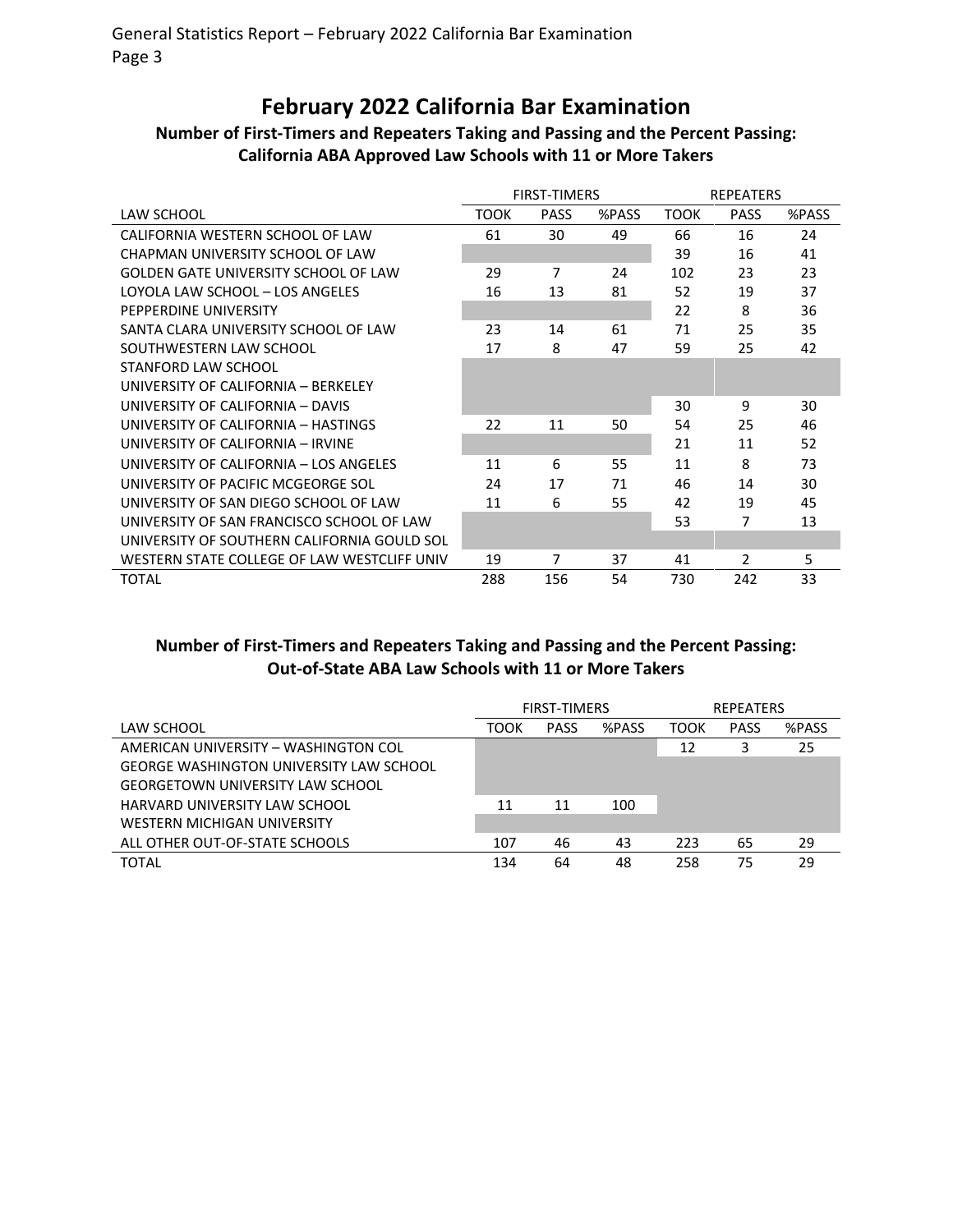## **February 2022 California Bar Examination**

## **Number of First-Timers and Repeaters Taking and Passing and the Percent Passing: California Accredited Law Schools**

|                                                  | <b>FIRST-TIMERS</b> |             | <b>REPEATERS</b> |             |                |                |
|--------------------------------------------------|---------------------|-------------|------------------|-------------|----------------|----------------|
| LAW SCHOOL                                       | <b>TOOK</b>         | <b>PASS</b> | %PASS            | <b>TOOK</b> | <b>PASS</b>    | %PASS          |
| CAL NORTHERN SCHOOL OF LAW                       |                     |             |                  |             |                |                |
| CONCORD LAW SCHOOL - PURDUE UNIVERSITY GLOBAL    | 12                  | 5           | 42               | 17          | $\mathcal{P}$  | 12             |
| EMPIRE COLLEGE SCHOOL OF LAW                     |                     |             |                  | 12          | 5              | 42             |
| <b>GLENDALE UNIVERSITY COLLEGE OF LAW</b>        |                     |             |                  | 18          | 4              | 22             |
| HUMPHREYS UNIVERSITY DRIVON SCHOOL OF LAW        |                     |             |                  | 14          | 1              | $\overline{7}$ |
| JOHN F. KENNEDY SCHOOL OF LAW - NORTHCENTRAL     |                     |             |                  | 18          | 3              | 17             |
| KERN COUNTY COLLEGE OF LAW                       | 12                  | 6           | 50               |             |                |                |
| LINCOLN LAW SCHOOL OF SACRAMENTO                 |                     |             |                  | 28          | 3              | 11             |
| LINCOLN LAW SCHOOL OF SAN JOSE                   |                     |             |                  | 13          | 4              | 31             |
| MONTEREY COLLEGE OF LAW                          | 11                  | 4           | 36               | 16          | 0              | 0              |
| NORTHWESTERN CALIFORNIA UNIVERSITY               |                     |             |                  | 19          | 0              | 0              |
| SAN DIEGO LAW SCHOOL - ALLIANT INTERNATIONAL     |                     |             |                  |             |                |                |
| SAN FRANCISCO LAW SCHOOL - ALLIANT INTERNATIONAL |                     |             |                  | 20          | 3              | 15             |
| SAN JOAQUIN COLLEGE OF LAW                       |                     |             |                  | 25          | $\overline{7}$ | 28             |
| SAN LUIS OBISPO COLLEGE OF LAW                   |                     |             |                  |             |                |                |
| SANTA BARBARA COLLEGE OF LAW                     |                     |             |                  | 11          | $\mathbf{1}$   | 9              |
| ST. FRANCIS SCHOOL OF LAW                        |                     |             |                  |             |                |                |
| THOMAS JEFFERSON SCHOOL OF LAW                   | 13                  | 5           | 38               | 55          | 5              | 9              |
| <b>TRINITY LAW SCHOOL</b>                        | 14                  | 3           | 21               | 38          | 5              | 13             |
| UNIVERSITY OF LA VERNE COLLEGE OF LAW            |                     |             |                  | 49          | 10             | 20             |
| UNIVERSITY OF WEST LOS ANGELES                   | 18                  | 0           | 0                | 73          | 10             | 14             |
| <b>VENTURA COLLEGE OF LAW</b>                    | 20                  | 6           | 30               | 14          | $\mathbf{1}$   | $\overline{7}$ |
| <b>TOTAL</b>                                     | 158                 | 52          | 33               | 453         | 65             | 14             |